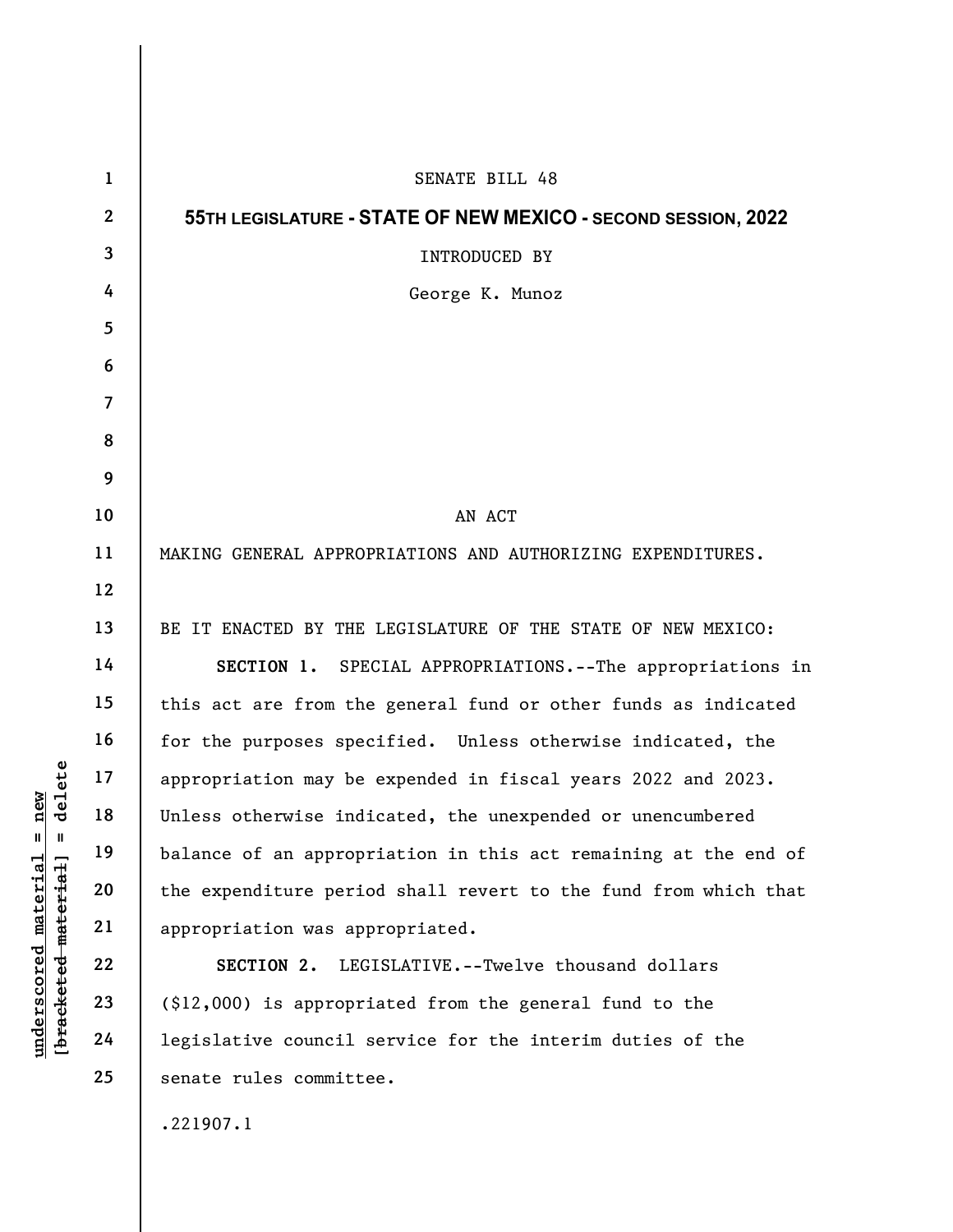understand material material material material appropriated from the<br>distributed material control of the education and care de<br>education and care de<br>distributed 21 2023 to provide addit<br>placements.<br>B. One humps 24 appropri 1 2 3 4 5 6 7 8 9 10 11 12 13 14 15 16 17 22 23 24 25 SECTION 3. JUDICIAL.--One hundred thousand dollars (\$100,000) is appropriated from the general fund to the fifth judicial district court for expenditure in fiscal year 2023 for additional employees. SECTION 4. COMMERCE AND INDUSTRY.-- A. Two hundred fifty thousand dollars (\$250,000) is appropriated from the general fund to the development training fund for the job training incentive program. B. Two hundred thousand dollars (\$200,000) is appropriated from the general fund to the Cumbres and Toltec scenic railroad commission for maintenance and repair of railroad facilities. SECTION 5. AGRICULTURE, ENERGY AND NATURAL RESOURCES.-- Two hundred fifty thousand dollars (\$250,000) is appropriated from the general fund to the interstate stream commission for acequia improvements statewide. SECTION 6. HEALTH, HUMAN SERVICES AND HOSPITALS.-- A. Two hundred fifty thousand dollars (\$250,000) is appropriated from the general fund to the early childhood education and care department for expenditure in fiscal year 2023 to provide additional public and private pre-kindergarten placements. B. One hundred thousand dollars (\$100,000) is appropriated from the general fund to the workforce solutions department for expenditure in fiscal year 2023 for expansion in .221907.1  $- 2 -$